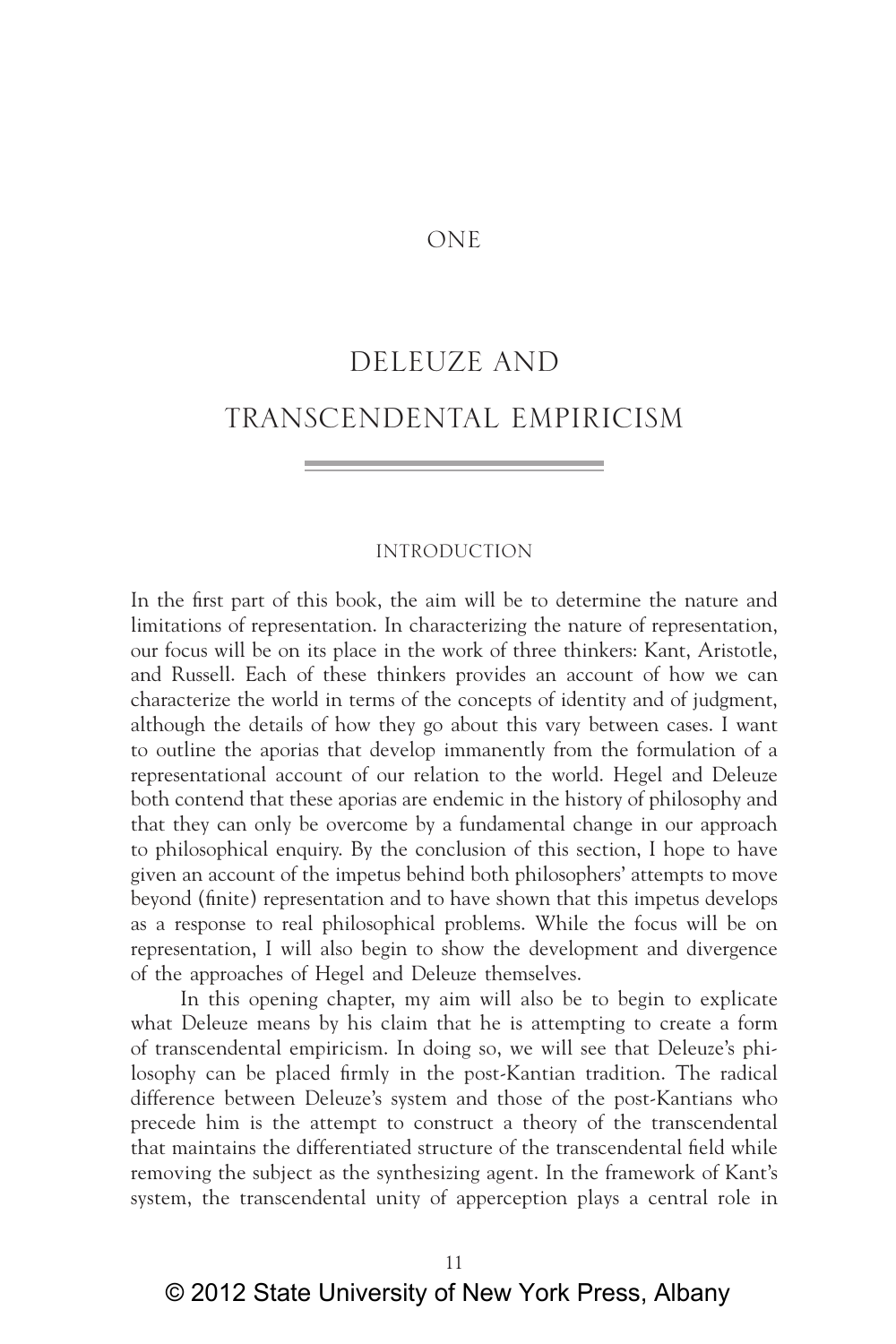structuring the empirical world for consciousness. The subject, on a transcendental level, is the center of a synthesis that produces the empirical world for the empirical subject. We shall see that this is made clear in the transcendental deduction, which sets up a relation of structural parallelism between the transcendental categories and the functions of judgment. For Kant, the categories provide the form of the empirical world, and judgment provides the form of our knowledge of the empirical world. Deleuze will argue that, traditionally, transcendental philosophy has been founded on this claim that "the conditions of the real object of knowledge must be the same as the conditions of knowledge" (*LS*, 105). Without the identity of these conditions, the subject is no longer able to account for its ability to understand the nature of the object as it appears to it. The thesis of the identity of conditions allows us to explain our ability to make statements about the nature of the world, since the synthesis of the empirical world is now a function of the subject, and secures a direct correspondence between the structure of knowledge and the structure of the world.<sup>1</sup> The alternative to this thesis would be to posit the synthesis of the world outside of the subject. It is the difficulties raised with just such a notion of an external synthesis that led Kant to construct the transcendental idealist framework in the first place.2 If the synthesis of the world takes place outside of the subject, we have to account for the fact that the predicates that we use to describe the world correspond to the properties of the object within the world itself. The most obvious ways of doing this are either through a metaphysics of essences and preestablished harmonies, returning to the notion of God as guarantor of the isomorphism of the two structures, or through the rejection of essences and metaphysics and a move toward a raw empiricism. In both these cases, the formulation of synthetic a priori propositions becomes problematic, as they either rest on the presupposition of a benevolent God as guarantor or are simply put out of play by empiricist skepticism. For Deleuze, the difficulty with the debate between the metaphysical thinkers and those of a Kantian persuasion is that, for both, the necessity of an isomorphism between the two structures has been presupposed, whether through the Kantian notion of synthesis, or the metaphysical notion of essence.3 Deleuze instead will posit a difference in kind between the transcendental and the empirical.

As we shall see, Deleuze argues that this presupposition is that either being is seen as differentiated, in which case it maintains the predicable structure, or else it is undifferentiated, in which case nothing can be said of it.4 Deleuze instead proposes a third alternative, which is that the structure of the transcendental field is different in kind from the empirical. The implications of this approach would be that the transcendental field would become entirely preindividual, but still differentiated, removing the subject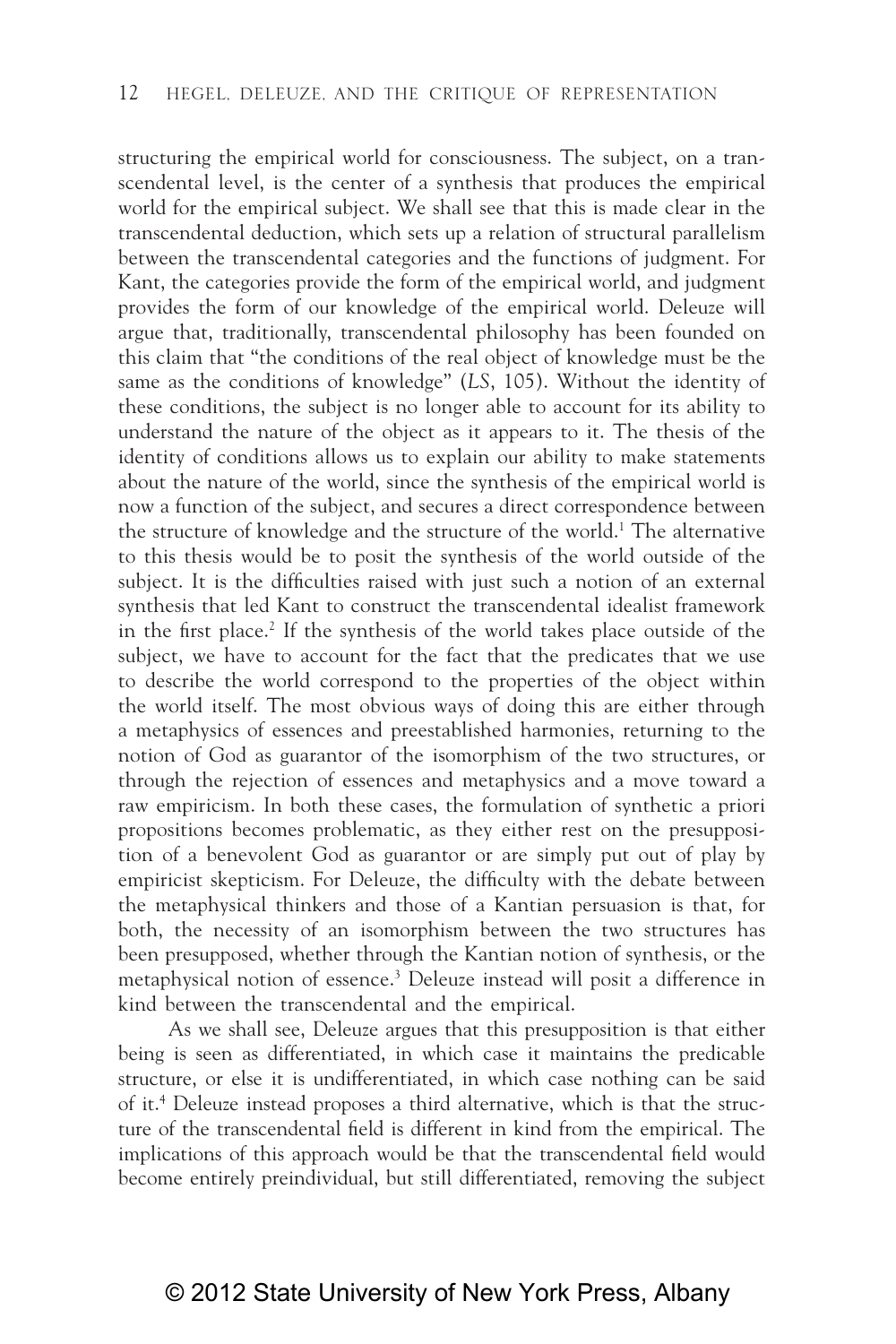from the role of synthesizing agent, and thus splitting the conditions of *knowledge* of the object, in the sense that our knowledge of the object is understood propositionally, or in terms of the structure of judgment, from the conditions of the *object*, which will now be given by what Deleuze calls a subrepresentational transcendental field. This will mean that while conditions of the object will be formulated in terms of the *difference* between the transcendental and empirical, conditions for knowledge of the object will be formulated in terms of a structural *identity* between the constituted object and judgment. In fact, knowledge of the object will require both sets of conditions to be fulfilled for Deleuze, since the first constitute the subject and the object (and hence the sphere of representation). Knowledge of the object requires in excess of the conditions of the object a further set of conditions—an isomorphism between judgment, as subject-predicate based, and the object, as substance-property based. It is in this sense that Deleuze's rejection of the identity of conditions of objects and conditions of knowledge of objects is to be understood. For Deleuze, this difference in kind between the empirical, which is governed by the structure of judgment and the transcendental allows the transcendental to be seen as properly generative. That is, rather than merely conditioning the object, it actually generates the objectival structure of the empirical without itself possessing that structure. This is in contrast to Kant, who assumes the identity of the condition and the conditioned (that is, of the transcendental and the empirical).

Beginning to clarify the grounds as well as the structure of this move will be the main task of this chapter, although this clarification will necessarily be schematic until we have looked at the material in chapters 4 and 6. In outlining the structure of Deleuze's development of this primary thesis, I will provide an analysis of the relevant sections of the *Critique of Pure Reason*, before evaluating Sartre's critique of the role of the subject within transcendental philosophy. This will allow us to see why Deleuze feels the necessity to move to a theory of the virtual and the actual and to highlight what he considers to be the two fundamental misunderstandings of the transcendental field: the "dogmatic confusion between event and essence" and the "empiricist confusion between event and accident" (*LS*, 54). I will conclude with some comments about the validity of this Deleuzian deduction of transcendental empiricism, given his reliance on Sartre's notion of the transcendental field, which turns out to be not so different from Kant's conception of the transcendental. By the conclusion of the chapter, we should, therefore, be in a position to understand Deleuze as attempting both to engage with and to overcome the limitations of Kant's philosophy. This will form the groundwork for the comparison of Deleuze's approach with Hegel's similar (at least in respect of the problematic from which their thought arises) project.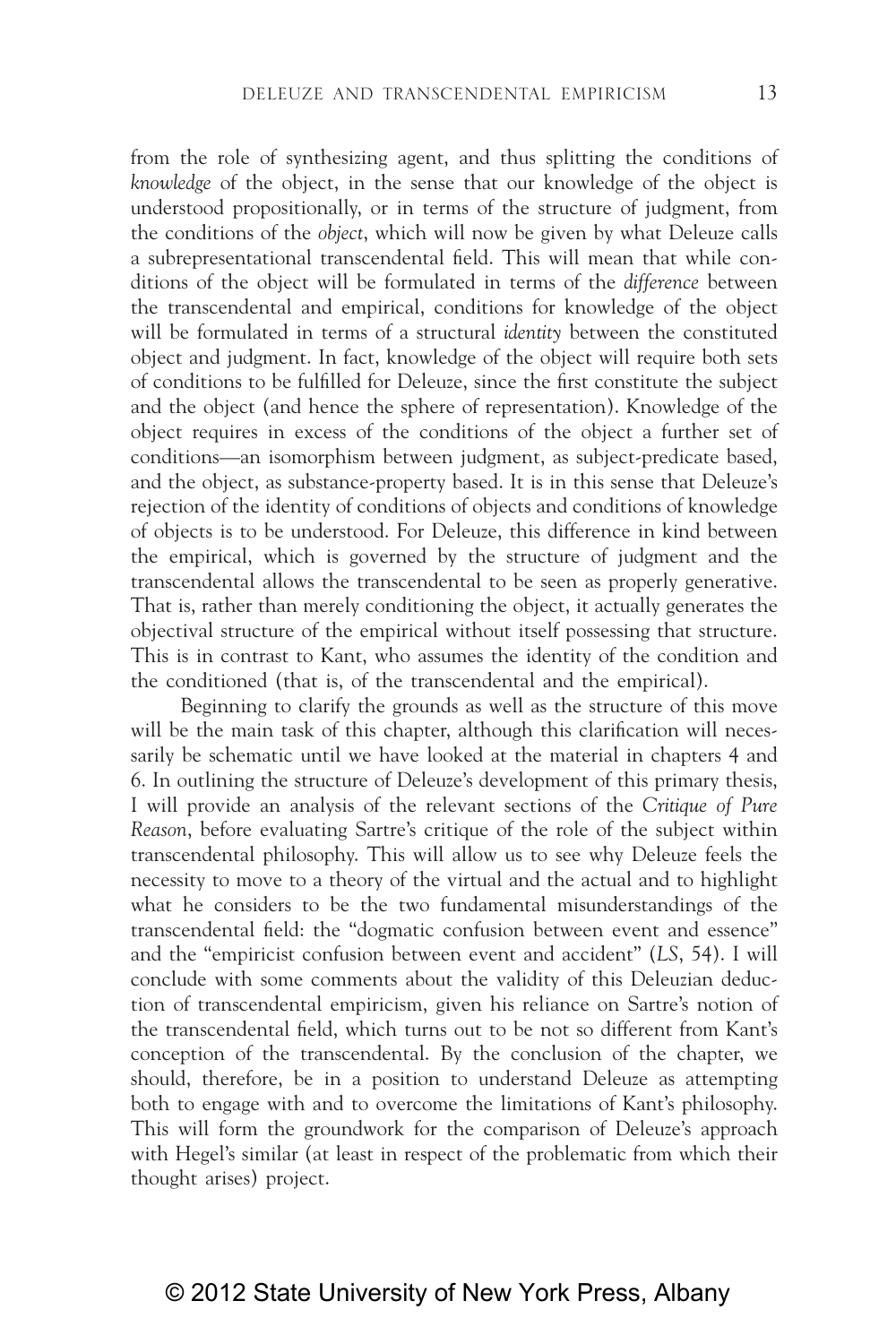### KANT AND THE CRITIQUE OF PURE REASON

Deleuze's break with Kant concerns the nature of the transcendental field and the isomorphism between the functions of judgment, which allow us to make judgments about the empirical world<sup>5</sup> and the categories, which as transcendental allow the synthesis of the empirical manifold. For Kant, this parallelism of the operations of the understanding is essential, as it is this that allows us to attribute to the subject the power to condition the empirical manifold and therefore to know with certainty that the understanding is able to apply its concepts to this manifold. Since our consciousness of the empirical manifold is generated through categories of the understanding (the same understanding that employs the functions in order to form judgments), then the structure of judgment will mirror that of the world, thus allowing certain synthetic propositions about that world to be guaranteed valid. By showing that the categories apply to the world, Kant is able to follow Hume in granting that all knowledge begins with experience, while at the same time allowing contentful propositions about the structure of that experience to remain necessarily true, since these fundamental structures are imposed on experience by the subject as the conditions under which experience is possible at all. The transcendental for Kant therefore contains those structures that concern the nonempirical determinations of the object, those that make experience of the object possible. For Deleuze, as a transcendental empiricist, what is of interest about the transcendental field is not its ability to guarantee knowledge, but rather the *generative* principles that it provides for the empirical world. In this change of emphasis, what is at stake is both the structure of the transcendental field and the rules that govern this structure and through this the structure of empirical experience, these rules being what Kant would call "transcendental logic" (*CPR*, A50/B74).

Kant specifies two conditions for a transcendental logic. First, that it must "contain solely the pure thought of an object, [and] exclude only those modes of knowledge which have an empirical content" (*CPR*, A55/ B80). Second, that it must "also treat of the origin of the modes in which we know objects, in so far as this origin cannot be attributed to the objects" (*CPR*, A55/B80). Despite the differences of purpose in the employment of the transcendental by Kant and Deleuze, virtually identical conditions are accepted by both these thinkers as necessary conditions that must be fulfilled by any transcendental logic. For Deleuze to accept these conditions, however, the references to the subject need to be removed: he will argue that Kant has not shown the necessity of the transcendental field being generated in relation to a subject. Thus transcendental logic for Deleuze would first concern purely the Idea of an object, while still excluding those structures of the object as an empirical (actual) manifestation of that Idea, and second,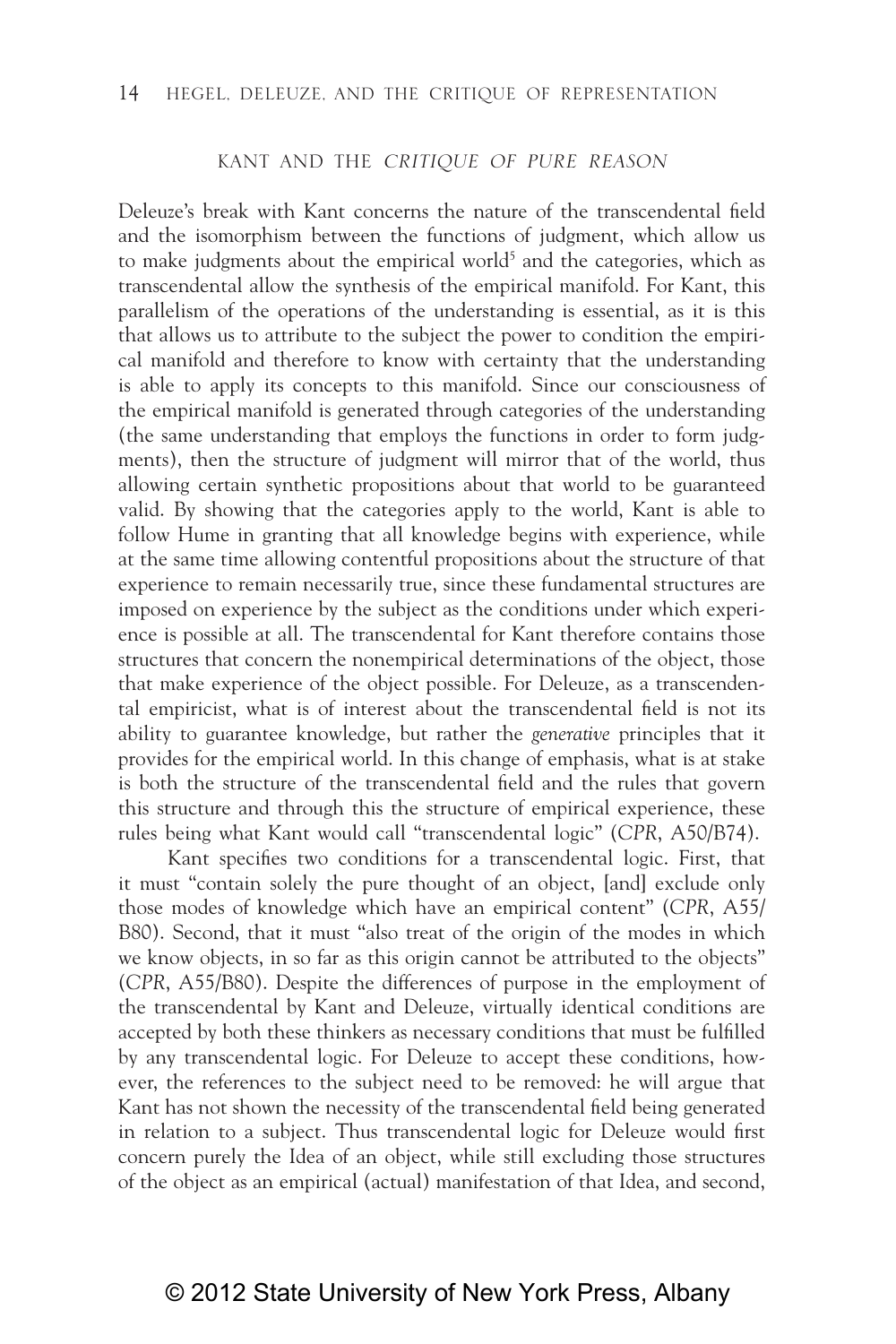must concern itself with the origins of the object as experienced, insofar as this origin is not attributed to the object (or even of an objectival nature).<sup>6</sup> In order to see why Deleuze feels that this revision is necessary, we need to look primarily at two sections within the *Critique of Pure Reason*: "The Clue to the Discovery of all Pure Concepts of the Understanding," or metaphysical deduction, where Kant lays out the relations between the functions of judgment and the categories (the pure concepts referred to in the section title), and "The Deduction of the Pure Concepts of the Understanding," or transcendental deduction, where Kant attempts to show the necessity of the subject in the structuration of experience. My aim in this section will therefore be to outline the arguments that Kant puts forward in support of the notion of the subject. This will allow us to deal with the objections that Sartre will put to Kant. While the aim of this chapter is to outline the path from transcendental idealism to transcendental empiricism, this should not blind us to the fact that the insights provided by Kant within the transcendental deduction have been taken up even by his adversaries, so, Deleuze believes, by attacking the transcendental subject as found in the Kantian system, he is able to show the limitations of this notion of the subject in general.

The "Clue to the Discovery of All Pure Concepts of the Understanding" (otherwise known as the metaphysical deduction) opens the "Transcendental Analytic" and deals with the second of the faculties, the understanding. Kant has attempted to show in the Aesthetic that the sensibility deals with a priori forms of intuition, that is, that space and time are ideal forms through which objects are presented to the subject. By attempting to show that intuition is a function of sensibility, Kant has laid the foundation for transcendental idealism, as these intuitions have been shown to have an a priori basis in the subject's cognition. The sensibility may show how objects are presented to consciousness, but Kant has not yet established how objects can be thought by consciousness. Showing that the manifold can be conceptualized proves a far more complicated task than showing its a priori nature, as it requires showing both the a priori nature of concepts and their application to the manifold. Kant's problem is therefore the problem of showing how it is possible for two faculties—the faculty of sensibility and the faculty of the understanding—to interact with one another. While it is in the transcendental deduction that the attempt to justify the application of categories to intuition is put forward, the metaphysical deduction sets forth the relation between the ordinary functions of the understanding and the categories. For Deleuze, this setting forth of the relation to the categories, even though the categories' legitimate application has not yet been shown, is one of the most important sections of the first *Critique*, as it is here that the conditions for the possibility of objects are first equated with the condi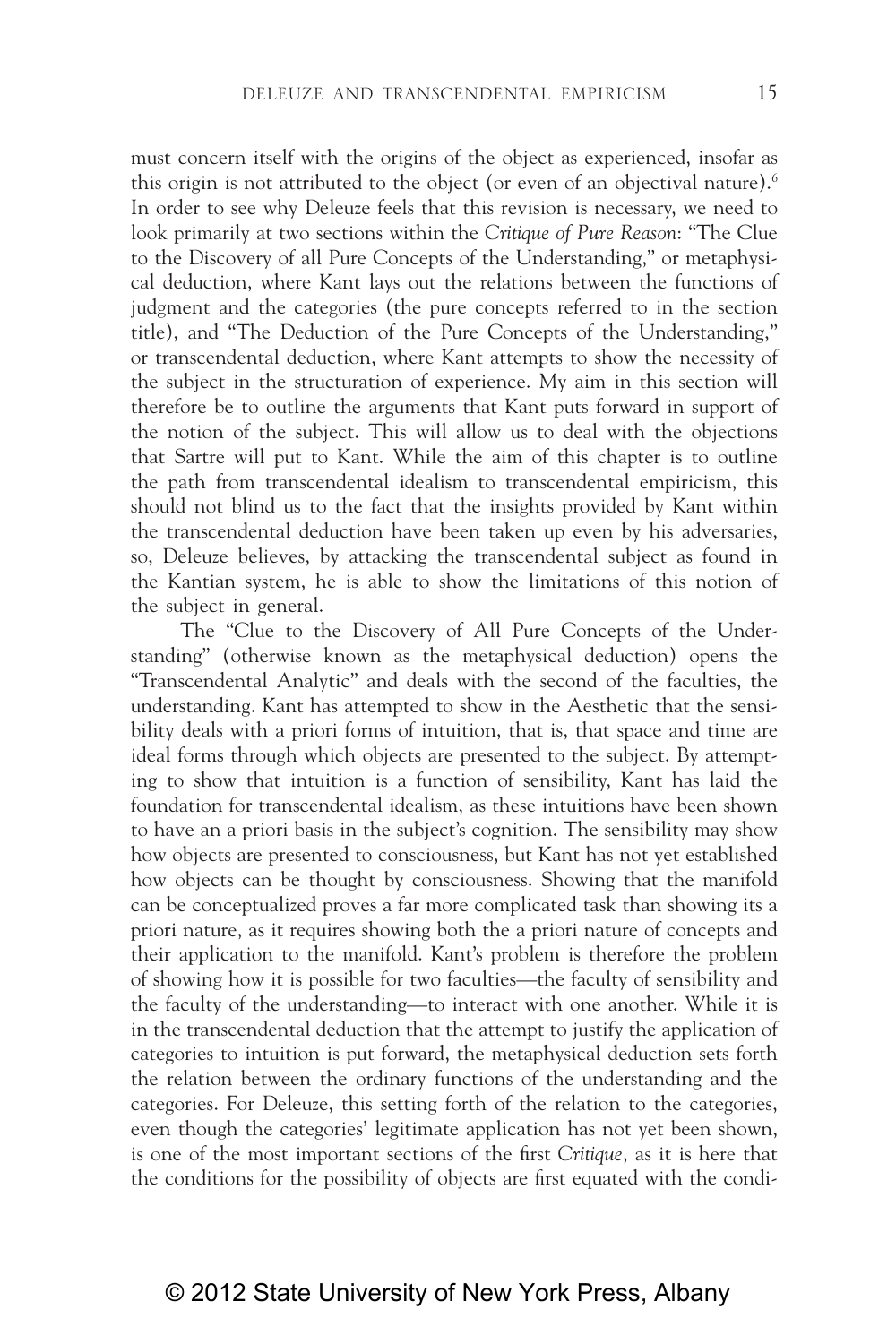tions for the possibility of knowledge of objects through their joint origin in the understanding.

The metaphysical deduction aims to analyze the structure of the understanding and in doing so to determine possible candidates for the pure concepts that as categories will relate the understanding to intuition. It proceeds by establishing an isomorphism between the functions of the understanding and the categories, as shown in the tables of functions and categories. Kant begins his analysis by showing that the faculty of the understanding deals essentially with representations. Through a particular function, it is able to bring these representations into relation with one another, and through these relations, representations are subsumed under other representations in order to create unities. As this act is performed by the faculty of the understanding, it is natural to equate this act with that of judgment. Following the prevailing understanding of logic at the time, Kant assumes that judgments are always of the subject-predicate form and equate to the relation of a general representation that may range over a large domain of entities, such as that of divisibility, and a specific representation, which relates itself directly to an object, such as that of a body. The unity formed by the operations of the understanding on these concepts is one of subsumption, and thus we can form the classical propositions that are the raw materials of syllogisms, as in, for example, the judgment, 'all bodies are divisible,' which operates through the subsumption of the specific term, body, under the general concept, divisibility. Kant will argue that all thought can be reduced to variations on this structure, and thus that all thinking is minimally judging. Thus, all thought requires synthesis, understood loosely,<sup>7</sup> since all judgments require the construction of a subject-predicate structure. Just as there are a variety of syllogisms, so there are a variety of possible functions through which a judgment can be formed. In the above case, the concepts of 'body' and of 'divisibility' could be synthesized into other unities, such as 'some bodies are divisible,' or 'this body is divisible'. When we abstract from particular judgments, we find that all judgments must deploy certain functions, or rather a particular function from each of four groups of functions. These four heads (quantity, quality, relation, and modality) each contain three moments, one of which will be present in every judgment. Therefore, all judgments must, for instance, either relate to all, some, or one of a particular class of subjects; thus one of these moments of quantity must be present in every judgment. The four heads of judgment, as they stand, are purely formal, however, as they define solely the possible relations between representations, and if we are to understand the nature of the pure *concepts* or categories of the understanding, as opposed to the functions, which Kant claims to have thus far discovered, we have to consider these functions in terms of transcendental logic.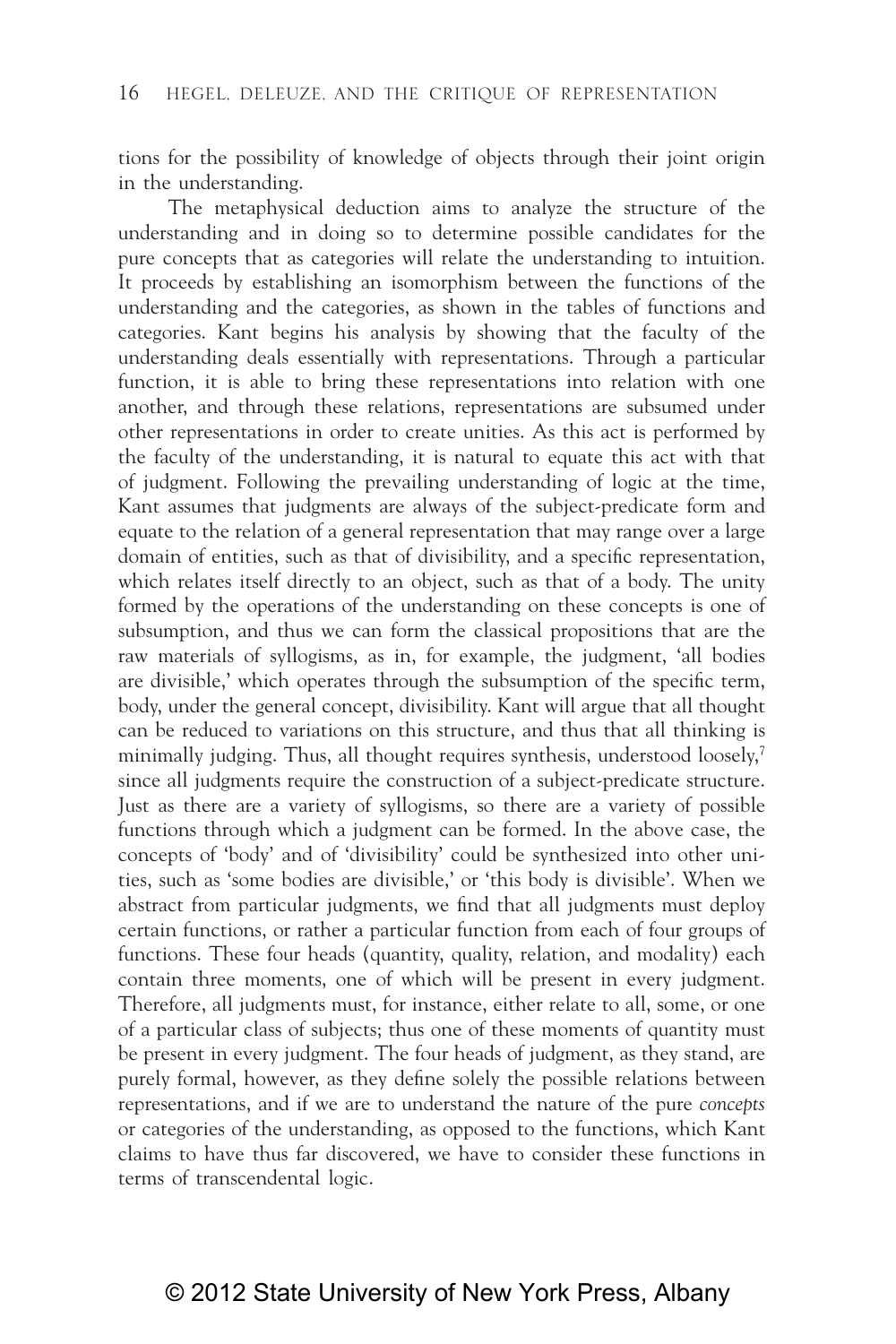The categories turn out to be these functions considered from this standpoint of transcendental logic. The ground for their discovery is the synthetic nature of judgment, its ability to form unities, and the necessity of a synthetic function within the transcendental field in order to synthesize the sensuous manifold. The architectonics of the *Critique of Pure Reason* require that if intuition is to be understood, it must take on an objectival form, since judgments relate to objects, understood as substances with properties. Thinking cannot take place within intuition alone, as Kant claims to have proved in the transcendental aesthetic that pure space and time are not conceptual, and therefore nonobjectival. While the attempted proof of the thesis that objectival judgments can be related to the empirical manifold must wait until the transcendental deduction, the metaphysical deduction gives us the structural relation that will hold between the transcendental and the empirical, providing this proof is carried through successfully. As the understanding is capable of the subsumption of representations according to a subject-predicate structure into judgments, it becomes necessary that a prior synthesis generate the objectival structure that provides the foundation for these judgments, that is, to synthesize intuition so as to allow it to become the subject of judgments. The functions of judgment, being purely logical forms, will, however, prove to be insufficient for the unification of the manifold, as they deal only with judgments. This unity must therefore be provided by concepts other than, but compatible with, the functions of judgment, if judgment is to be validly applicable to intuition at all. Therefore, the unification of the manifold will be carried out by categories, which correspond to the functions, while also containing a *conceptual*<sup>8</sup> reference to intuition. Thus, for instance, the hypothetical function, if *A* then *B*, will be mirrored in the category of causality and dependence, which takes the form, *if . . . then*, and relates it to a manifold ("The schema of cause or causality of a thing in general, is the real upon which, whenever posited, something else always follows. It consists, therefore, in the succession of the manifold, in so far as that succession is subject to a rule" [*CPR*, A144/B183]). Thus we develop the second table, the table of the categories, divided into four heads of three moments, paralleling the table of functions. This of course has to be the case, as the functions constitute the primitive rules by which unities of judgment are synthesized. To each of these primitive functions, there must be a corresponding category in order that the possibility that the object may be fully comprehended is realized. More categories would make the object incomprehensible, as it would contain determinations not capable of being captured by judgment, and fewer would show that some of the functions were not in themselves primitive, but in turn derived from a subset of more powerful functions.

The metaphysical deduction presents a series of problems. The standard criticism of Kant is that he employs a method of deriving the categories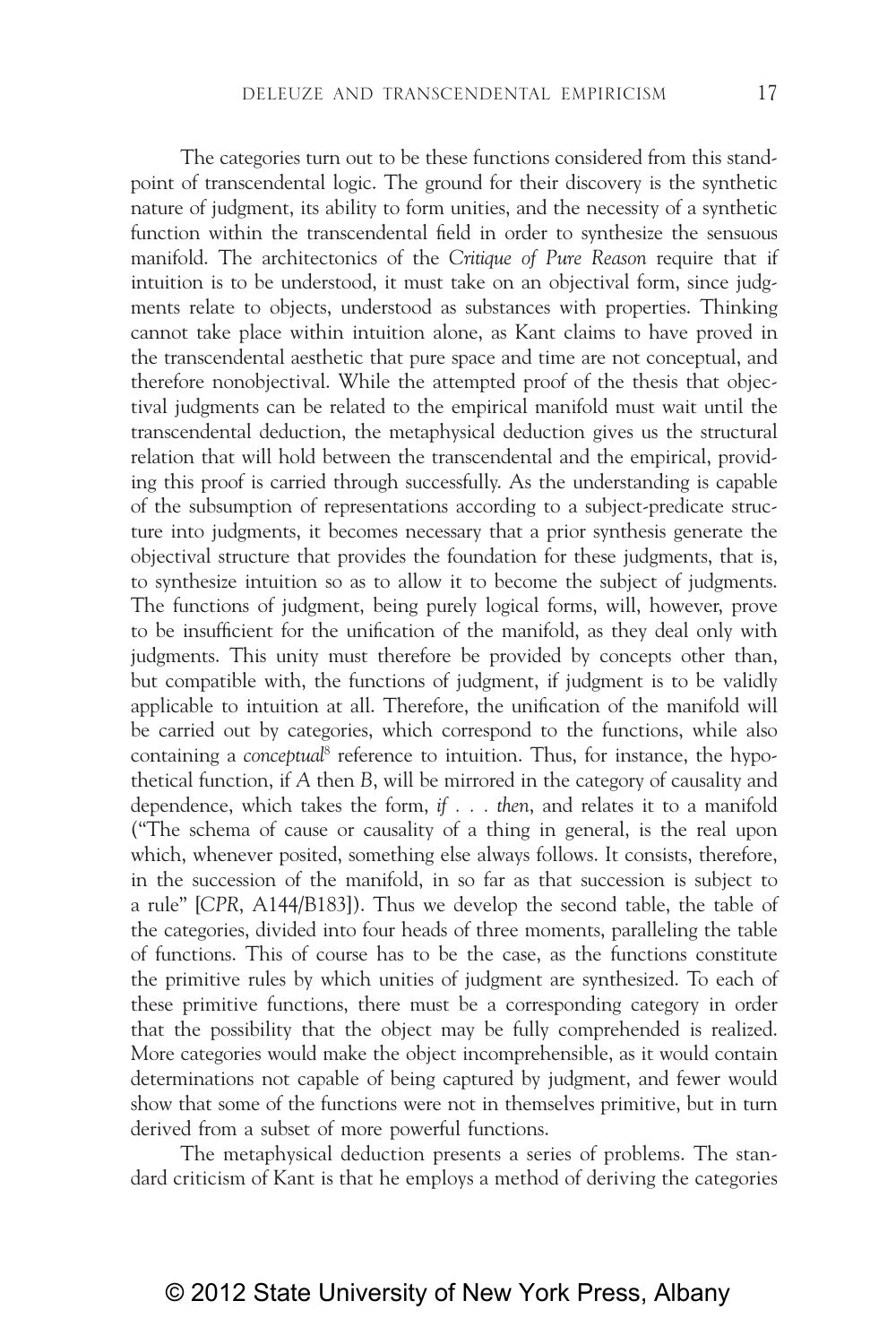just as arbitrary as that which he criticizes Aristotle for using.<sup>9</sup> While this objection may call for a restructuring of the table of categories, our purpose in outlining the metaphysical deduction is rather to illustrate the main Kantian thesis that two of the functions that the understanding fulfills are the synthesis of objects and the subsumption of representations of objects.<sup>10</sup> This connection extends to the fact that the table of judgments is already fundamentally intertwined with the transcendental functions that are derived from it.<sup>11</sup> We can now see why for Kant the transcendental field is structured according to the model of classical logic, as this will allow Kant to explain the synthetic nature of the transcendental and to provide it with a differentiated structure. Deleuze's own metaphysical deduction will rest not on classical logic, but on the differential calculus, and will thus attempt to overthrow the double nature of the understanding as both synthesizing the manifold and formulating judgments upon which the Kantian model relies. We must now move on to the transcendental deduction itself, as the metaphysical deduction merely shows the conditions that Kant believes must be fulfilled by the transcendental category in order that it may fulfill its role. The metaphysical deduction is not a proof of the categories' actual application to the manifold, but rather of their relation to the understanding. It is in the transcendental deduction that we will see that this isomorphism rests on the presupposition of an 'I' that provides a point in the transcendental field around which the empirical field is unified. Kant believes himself to have shown "the subjective conditions of thought" (*CPR*, A89/B122) and must now show how these conditions have objective validity, in other words, show how these conditions are also the conditions of objects of experience.

The transcendental deduction extends the results of the metaphysical deduction, which claims to have shown the structure of the understanding, by attempting to show the application of the understanding to objects. This new move amounts to attempting to meet the Humean challenge; one may be willing to accept that the concept of causality is indeed present within the understanding, but given that concepts such as causality are "not grounded in experience"—that is, cannot themselves be discovered within the manifold of intuition—they must "arouse suspicion" (*CPR*, A88/B120). Thus Hume will argue that the concept of causality is not justified by our actual experience of nature, which only warrants the much weaker idea of *constant conjunction*. The actual concept of causality is instead a function of habit, which makes the inductive leap from particular instances of concordance to a general law-governed conception of the relations between objects. Thus Hume's deduction shows the pragmatic, rather than logical, grounds for our application of the category of causality. While Hume's notion may explain how the concept comes to be recognized by the understanding, such a derivation obviously cannot show us whether its application is justified (hence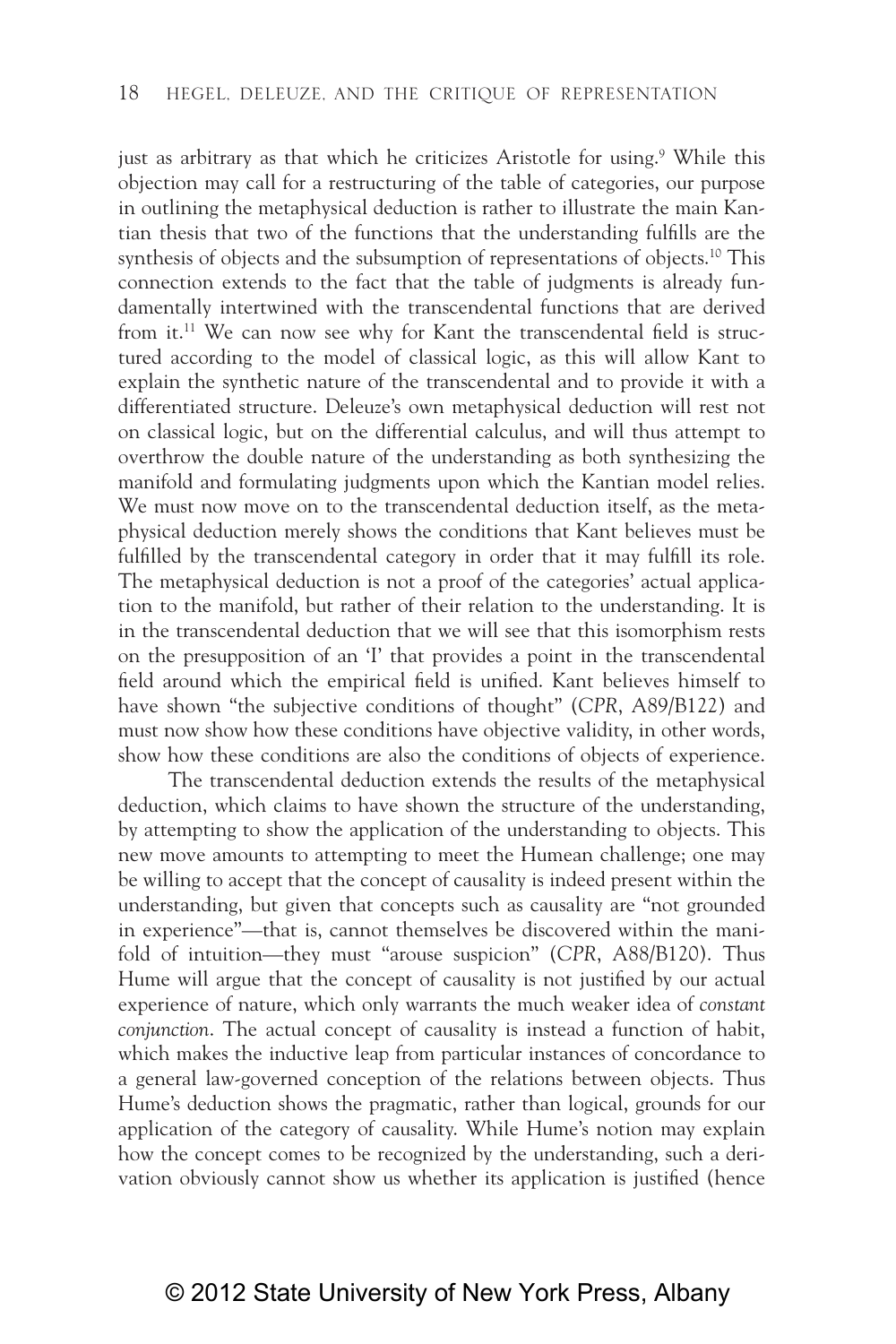Hume's skepticism). The alternative to this form of empirical deduction, which could only provide Kant with contingent truths, is a transcendental deduction, which moves to the necessary preconditions of experience. If we are to attempt this for the understanding, we must ask whether there are any conditions that need to be met in order to "*know* anything *as an object*" (*CPR*, A92/B125). While intuition is necessary for the experience of an object, it is not sufficient. Experience also requires the concept of an object in general, and intuition itself cannot furnish this notion, as the transcendental aesthetic has already shown that intuition is nonconceptual. Thus, the task that Kant faces is to show whether the concept of an object in general itself requires certain other a priori concepts in order to be comprehensible. As the concept of an object in general is a necessary (and therefore transcendental) condition for experience, any concepts that it itself presupposes must also be of a transcendental nature, as any contingency in these conditions would infect the concept of an object itself. We are therefore to search for concepts that themselves determine the concept of an object. Here we see why the metaphysical deduction is a clue, as the analysis of the faculty of judgment gave us a complete table of the functions necessary for any judgment to be formed. Kant claims that the categories, as deduced from the functions of judgment and related to intuition, provide just those concepts for which we are now searching: the necessary and sufficient conditions for the determination of an object in general.<sup>12</sup>

In the B deduction, Kant begins his analysis of the conditions for the application of the categories with the premise that "it must be possible for the 'I think' to accompany all my representations" (*CPR*, B131). For my representations to belong to me, it is a minimal requirement that I be able to assert of them that it is I who thinks them. If this were not the case, there would be thoughts that both belonged to me (as they are my representations) and did not belong to me (I could not lay claim to them). This 'I' has the further function of unifying my experience, for it allows perceptions at various moments to be integrated together, as the unity of the 'I' grants a unity to the various moments of experience, tying them together as they share a relation to the self-identical structure of the ego. This allows the subject to conceive of the manifold as *a* manifold. As everything empirical is itself within time, and thus is also affected by change, an empirical entity is unable to provide the identity that is required to effect this unification of the manifold. For Kant, this therefore excludes the empirical ego, which is the self of which the subject is conscious, from fulfilling this function. "No fixed and abiding self can present itself in this flux of inner appearances" (*CPR*, A107). Kant believes, therefore, that the unity of apperception must be instead a transcendental structure, the source of Sartre and Deleuze's opposition. Such a self cannot itself be intuited, but instead must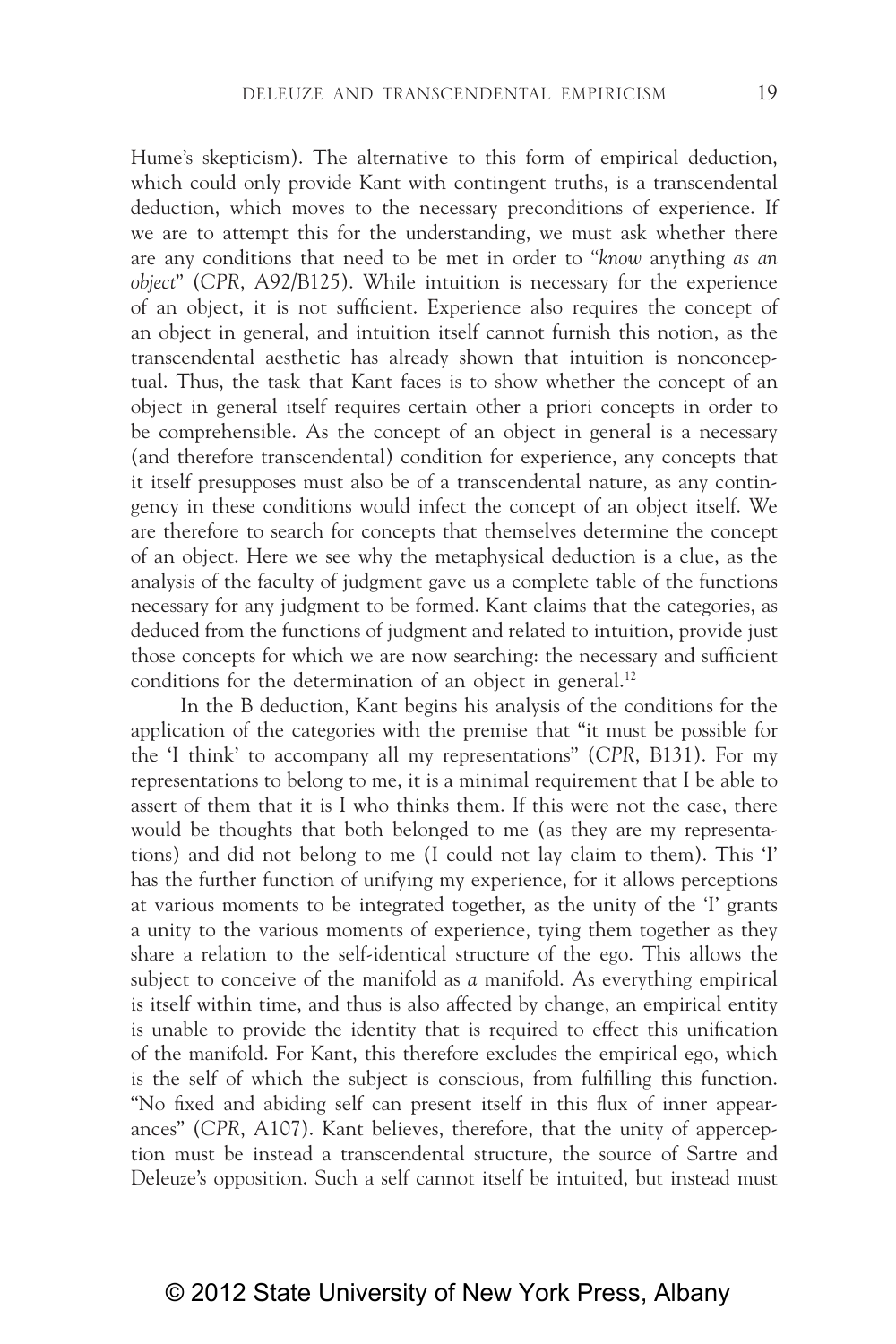be posited as a presupposition of our having successive representations. We should note that this ego, which is presupposed, is a mere formal unity and cannot be thought (justifiably) as substantial. Substance is a category, and therefore, since this unity is the foundation of the categories, it must itself be precategorial. It amounts simply to the correlate of the unity of experience to which it must be possible to attach the 'I think'. It is known simply as a necessary identity, a 'that' that, as it precedes the categories, cannot admit of further determinations (as it is the categories that are at the root of the determination of objects). Although my knowledge of this unity (the "I think" with which Kant begins his deduction) is of the unity as analytic, "the analytical unity of apperception is only possible under the presupposition of some synthetic one" (*CPR* B133–34). This is because experience, at its simplest, must necessarily consist of a multiplicity of elements. Even the simplest perception, such as the perception of a colored dot, can only show itself against a differently colored background. In view of this complexity, the manifold is represented as a single complex thought, which in turn requires a singular subject, as "a set of distinct thoughts of the elements of the whole can never be equivalent to the thought of the whole itself."13 Through this recognition of the unity of the manifold, the subject also comes to know the manifold as a synthetic unity. That is, regardless of whether the manifold is already structured, in order to be taken up by the subject, the subject must be able to compose the manifold himself to recognize this structure. This in turn requires that the subject bring these different elements of the manifold together as a synthetic unity and that he is conscious of this synthesis.

As well as the concept of a subject, Kant argues that we also need a concept of an object as the foundation of the categories. Such a concept has been shown to be necessary for experience, as the manifold of intuition cannot itself be presented in such a way as to allow us to know it without it. As with the categories, this object is a precondition for experience and as such cannot show up within experience without generating an infinite regress. Like the transcendental unity of apperception, it is the foundation of the categories and therefore cannot itself be categorical for the same reason. In fact the nature of the object at this stage of the deduction is left indeterminate; it is simply the correlate of the subject. The function it fulfils is related to the faculty of judgment, to the extent that it is simply a posited unity that allows judgments to be formed and perceptions to hold to a unified structure. Such a concept of an object, which makes all judgment possible, must, for this reason, be completely free from all content. It is the concept of an object insofar as judgments require a relation to an objectival structure. As we have seen, Kant claims that this concept of an object in general must be free from the manifold in any case, so it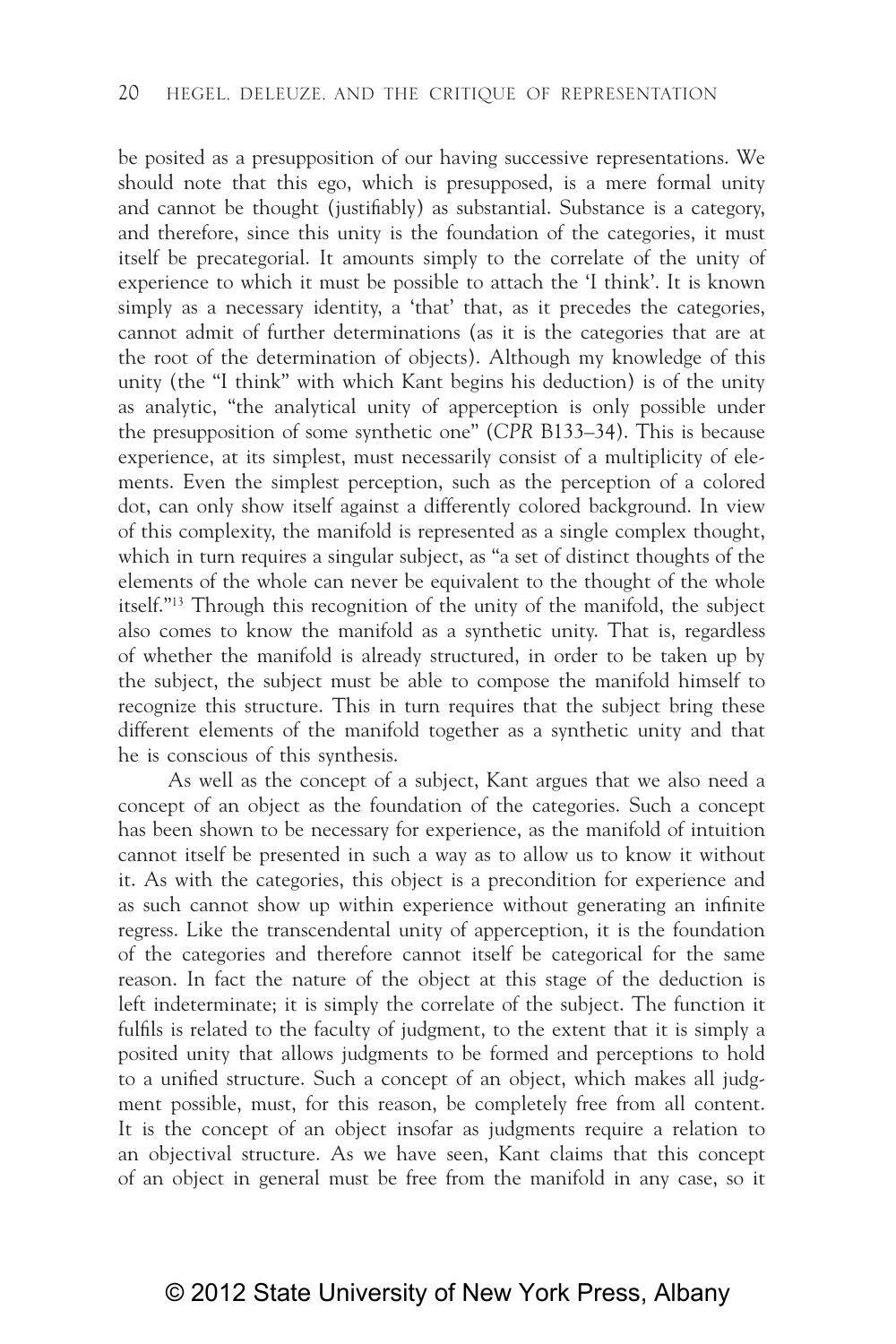cannot contain anything given by experience. The transcendental object must therefore be conceived, like the transcendental unity of apperception, as a self-identical, singular transcendental condition for the unity of the manifold for the understanding. As it does not have its origin in intuition, the transcendental object cannot be conceived of as temporal. The freedom from content must mean that its function is purely one of providing a unity, and this it does, unifying representations in such a way as to guarantee a distance between our representations of objects and the transcendental unity of the object itself that underlies these representations.

In reliance on the notions of a transcendental subject and a transcendental object as the grounds for the categories, Kant has not at this point in the transcendental deduction succeeded in providing a basis for the application of the categories. The conditions for the possibility of the subject and the conditions for the possibility of the object need to be given in such a way as to avoid a potentially infinite explanatory regress, as each precondition in turn requires its own preconditions. Furthermore, Kant has not yet provided a justification as to *why* the thought of these transcendental structures allows the categories to relate to intuition. We shall begin by exploring the conditions for the possibility of the subject and the object, before moving on to their connection with the categories. It turns out that the subject and the object determine each other reciprocally. First, the subject makes the object possible. For representations to stand in relation to objects, it is necessary that the representations themselves have a certain unity. This unity is provided by the transcendental unity of apperception, which allows the 'I think' to accompany all of our representations. As subjects unify representations, they consequently ground the transcendental object, which is simply this formal unity of representations. The subject in turn is grounded by the object, since through the synthetic nature of the manifold it comes to know itself as a subject and as that which synthesizes the manifold. As we have argued, Kant cannot know the self as substantive, since it is not given in intuition, being a bare unity. Therefore, it is necessary for the subject to ground itself through some other means. In this case, the manifold, which is a synthetic unity, gives us this grounding, since it appears as the result of an act of the subject. If the subject were passive in relation to the representations that come before it, the subject would find itself unable to draw apart from those representations. Without the notion of an object, there can be no distinction between a representation and an object, and without this distinction, the subject would be unable to know representations as representations. They would simply "crowd in upon the soul" (*CPR*, A111). The concept of an object allows the subject to recognize representations as representations of the object and thus to distinguish itself from them. Thus the subject becomes aware of himself through the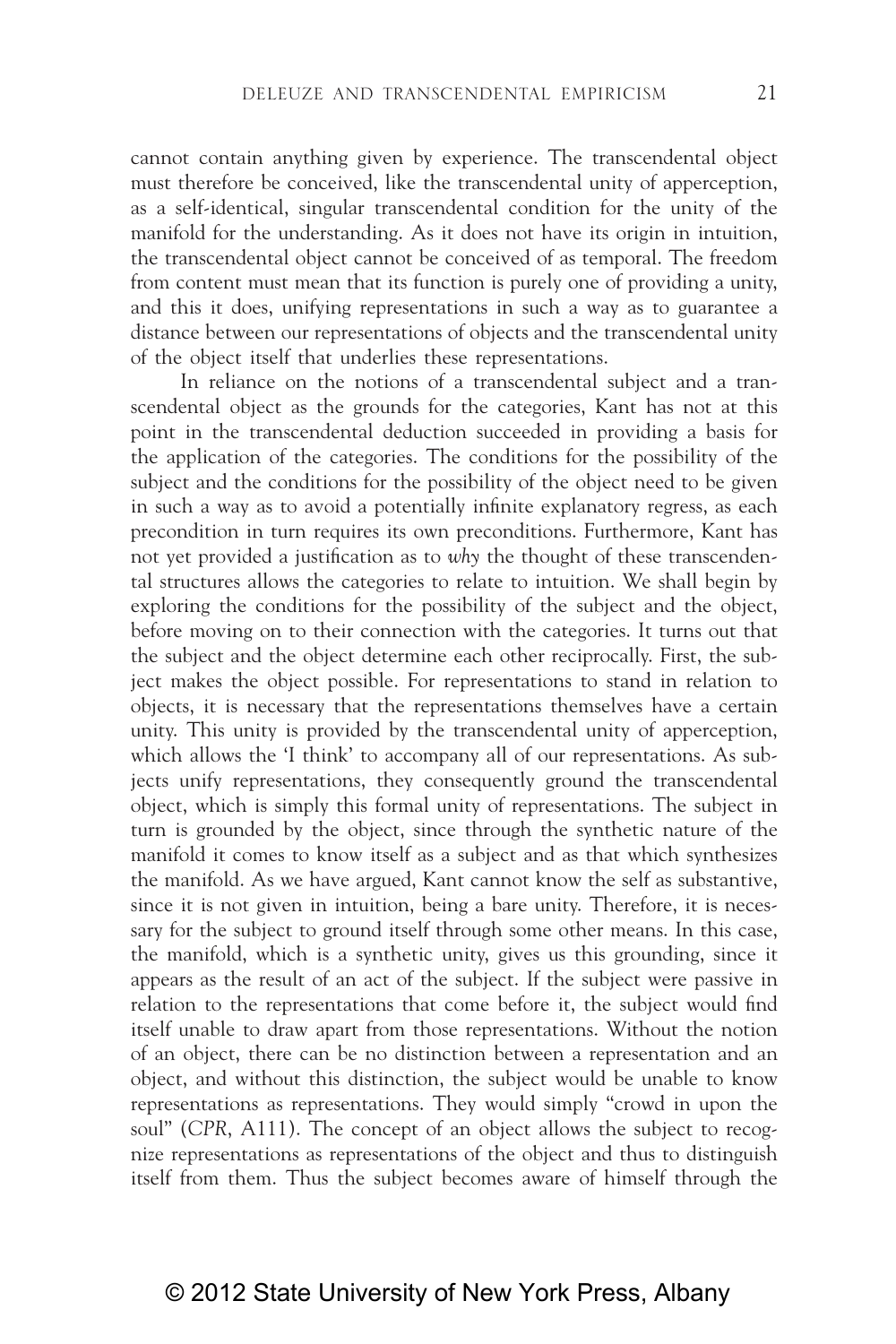unification of representations into an object, through his recognition of himself as a spontaneous consciousness. The subject therefore makes the object possible for Kant, and the object makes the subject possible. This means that the subject necessarily relates to something beyond its own empirical representations, to a world of objects, even though the form of these objects must be generated by the subject itself. The challenge for Deleuze will therefore be to provide an analysis of the transcendental field, which contains neither subjectival nor objectival elements, as the intimacy of these two terms means that the presence of one leads inexorably to the other. This in turn will allow Deleuze to conceive of the transcendental field as generative, rather than merely conditioning, as the transcendental will no longer be structured analogously to the empirical but will instead give rise to the objectival from a nonobjectival field. Instead of the transcendental having the form of the empirical, therefore providing the merely *formal* conditions of the empirical, the structure of the object in general, we will be able to understand the transcendental as actually generating the empirical. This is the ground for Deleuze's ultimate rejection of Sartre, who does not go far enough with the pure rejection of the transcendental subject. We can furthermore see that the rejection of the transcendental subject may have implications for the transcendental logic, as it is the concept of an object that makes the classical forms of judgment possible.

The question of the legitimation of the categories can now be answered. We can see that it is the subject that makes the object possible through a process of synthesis and that this synthesis must be conducted according to a priori rules, for otherwise, it would rely on empirical concepts, thereby begging the question at issue, namely, the preempirical conditions for the possibility of experience (the use of empirical concepts would give us a purely physiological derivation).<sup>14</sup> The categories, as concepts which apply to an object in general and are transcendental, seem to be the only choice for the rules of this synthesis. The categories are therefore legitimated through the role they play in allowing the subject to actively synthesize the object. In actual fact, it is not the categories alone which play the role of conditioning intuition, as the deduction attempts to show in general terms the relation of the faculty of sensibility to the understanding, thus allowing for the possibility of the conceptualization of intuitions unlike our own. The manifold is in fact synthesized by the schemata, which play the role of intermediaries between the conceptual and the intuitional, thus allowing the two heterogeneous matters to be brought into relation. They perform this role by sharing characteristics of both, and since time governs all empirical phenomena (whereas space only governs those external to the subject), the schemata can be considered as temporalized categories. For the purposes of explicating Deleuze's move to a transcendental empiricism, these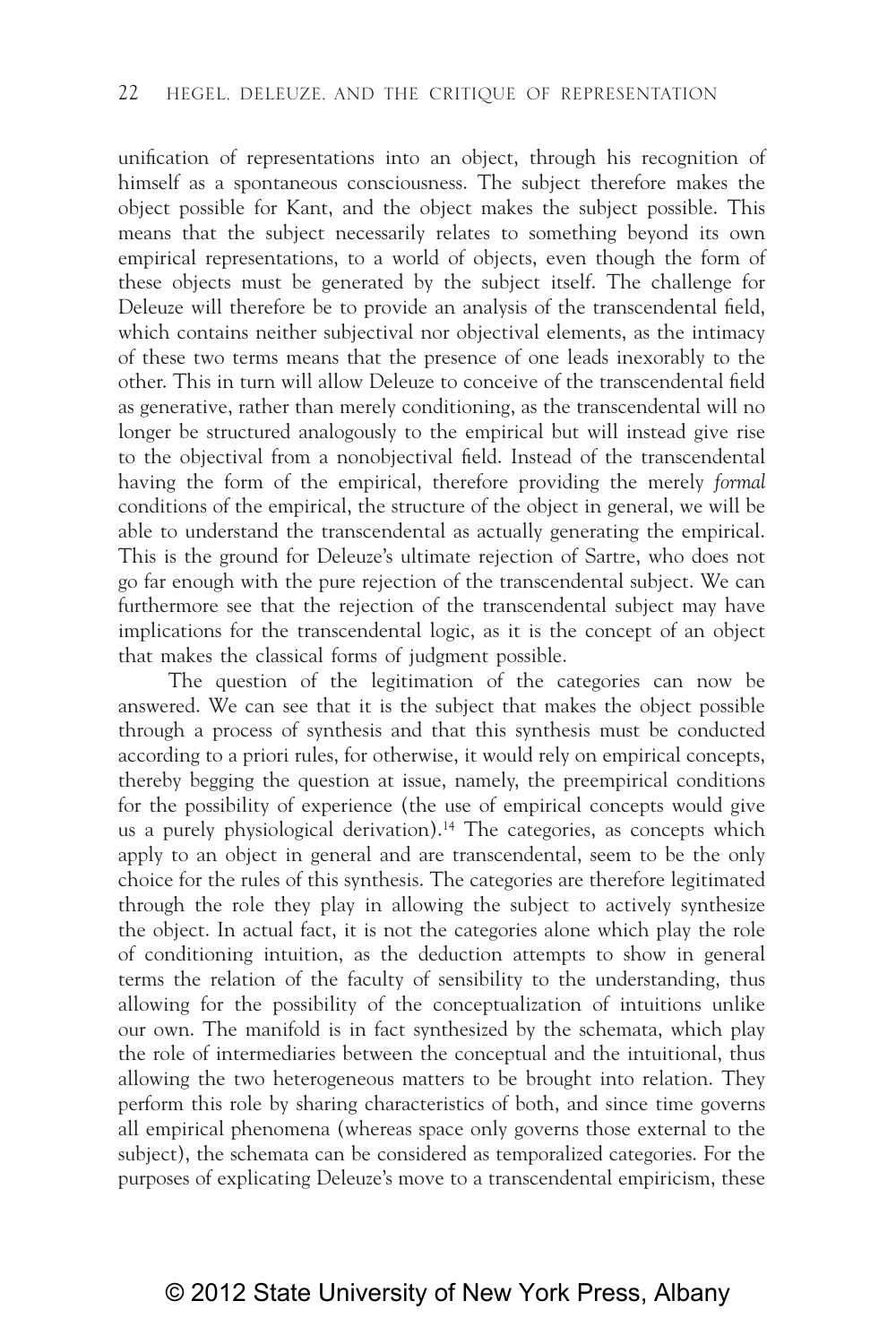final moves, which concern the specific implementation of the results of the two deductions within the Kantian system of transcendental idealism, can be left to one side.

We now see how Kant conceives of the understanding as both being responsible for synthesizing objects through the categories and uniting representations through judgments. We can also see how the transcendental subject is thus generated through the synthesis of objects and is also its precondition, through the reciprocal determination of the subject and the object. The subject's role in actively synthesizing the object is not given directly but rather is established through our knowledge of the subject's spontaneity, gathered through its ability to perform analogous acts of unification in the domain of judgment. These two threads reinforce each other, as the isomorphism of the categories and judgments guarantees the subject-object structure of the transcendental, because the categories extend the objectival logic of judgment into the transcendental domain, and the subject-object structure makes possible the isomorphism between transcendental logic and the logic of judgment, as it allows the analogous structures to operate in both domains. As we shall see, Deleuze will attempt to refute both theses simultaneously in order to move away from Kantianism while maintaining the concepts of the transcendental and the empirical, redesignated as the virtual and the actual. This would allow him to propose a transcendental philosophy that was generative, rather than just conditioning. We are now ready to analyze Sartre's critique of the transcendental ego, which is a transitional point on the journey to transcendental empiricism.

#### SARTRE AND THE TRANSCENDENCE OF THE EGO

Sartre's early essay, *The Transcendence of the Ego*, provides the raw material for Deleuze's critique of the transcendental subject as the constituting principle that allows the isomorphism between the transcendental categories and empirical judgments. It is Sartre who provides the new direction for philosophy in the face of the established philosophical thinkers and was "the breath of fresh air from the backyard" (*N*, 12). In reconstructing a move from transcendental idealism to transcendental empiricism through Sartre's critique of the transcendental ego,<sup>15</sup> there are three difficulties that must be overcome. First, there is the schematic nature of the references to Sartre in Deleuze's writings. While Deleuze credits Sartre with developing the notion of an "impersonal transcendental field, not having the form of a synthetic personal consciousness or a subjective identity" (*LS*, 98), and with providing a "decisive" (*LS*, 103) critique of the notion of a transcendental subject, Deleuze provides almost no commentary on the text itself. This presents difficulties as the text, as it stands, is not overtly critical of Kant,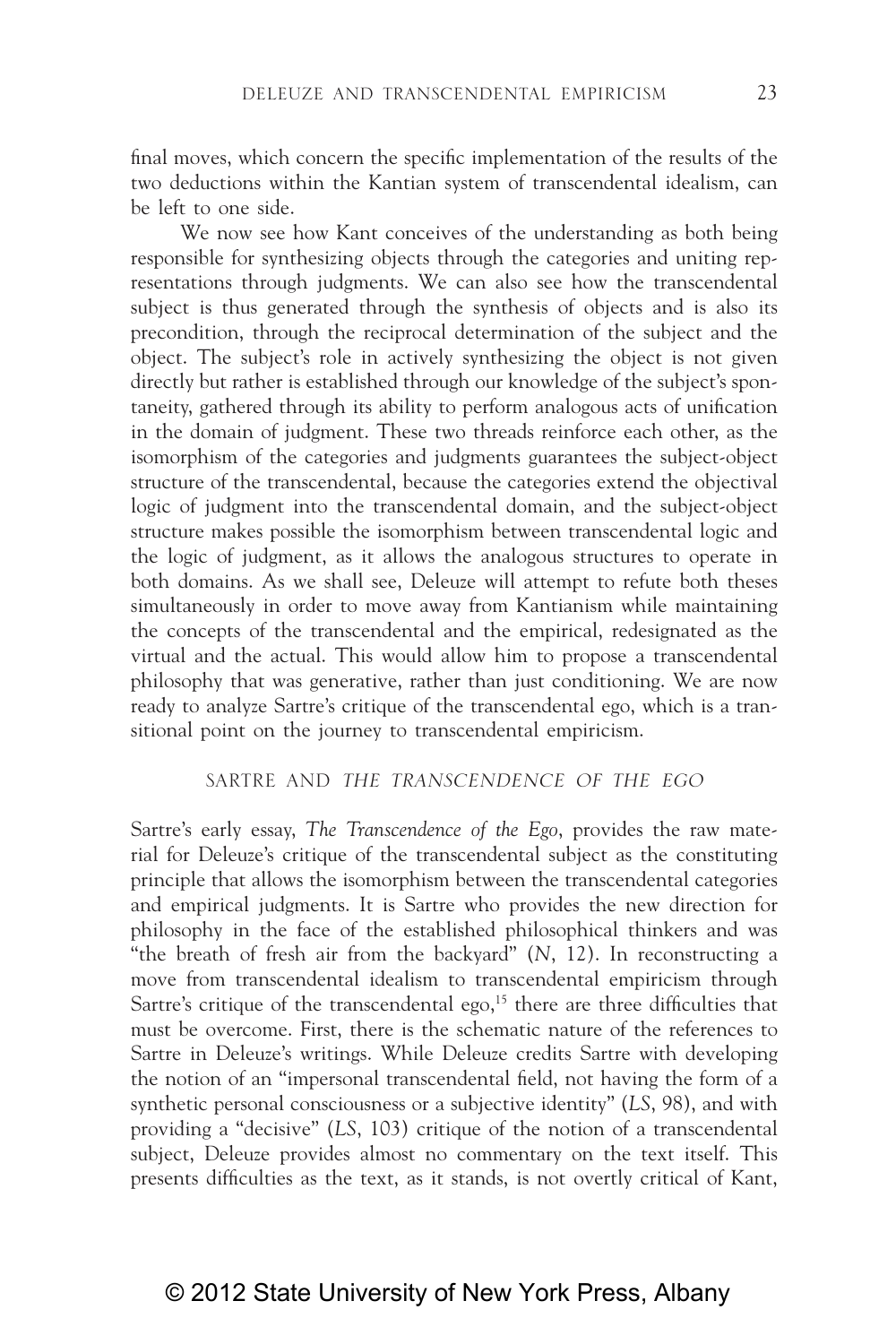its target rather being the transcendental ego of Husserl. Second, although Sartre's essay is clearly aimed at a Husserlian conception of the ego, Sartre's intention in this essay is not to criticize phenomenology itself, but rather to save phenomenology from certain notions that in fact place the phenomenological project in jeopardy through their illegitimate application in the post-phenomenological world. His statement that "all the results of phenomenology begin to crumble if the *I* is not, by the same title as the world, a relative existent" (*TE*, 42) is followed by an attempt to reconfigure the ego in order to give it such a nature, and in the process to preserve the results in question. Given Deleuze's hostility to the phenomenological project in general (*WP*, 145–50), we must ask how he is able to make use of this essay by the self-proclaimed savior of the phenomenological tradition. Third, Deleuze takes it for granted that Sartre's essay ends in failure, that "it is no more possible to preserve for [the transcendental field] the form of consciousness" (*LS*, 105) than it is to preserve the *I*. These difficulties can be resolved if we assume that the argument that Sartre deploys against the transcendental ego in fact cuts deeper than he had anticipated, and finally undermines the foundations of even the reinforced phenomenology he himself proposes. We thereby accept Sartre's argument for the revised specification of the transcendental field without accepting the formulation developed by Sartre to meet this specification. We accept the schematics provided by Sartre while arguing that phenomenology cannot itself provide a solution to the difficulties raised. Thus Sartre's argument would provide the negative critique that leads positively to Deleuze's transcendental empiricism. In order for Deleuze to put the argument to his own use it must also, therefore, be the case that what Sartre discovers is not a problem specific to the structure of phenomenology, but a general problem, or at least a problem that is applicable to other systems containing certain functional analogs.

From a purely phenomenological angle, Kant cannot be the target of Sartre's critique, as the fundamental structures discovered by Kant in the deduction have no place in a philosophy of description such as phenomenology, and it is for this reason that Kant is excluded from Sartre's criticism. Indeed, at various points in the essay, he seems to turn to Kant to provide the resources to oppose Husserl. While Sartre may claim that the standard interpretation of Kant, as positing an existent transcendental ego, comes from the failure of the neo-Kantian movement to separate questions of validity from those of fact (*TE*, 34), claims that the transcendental ego "does not bind up the unity of phenomena" (*TE*, 100) would be very difficult to reconcile with any reading of the transcendental deduction.<sup>16</sup> Here Kant seems to suggest that the formality of the transcendental ego stems not from its purely hypothetical nature, but rather from the fact that its position as precategorical means that it must be *understood* as an indetermi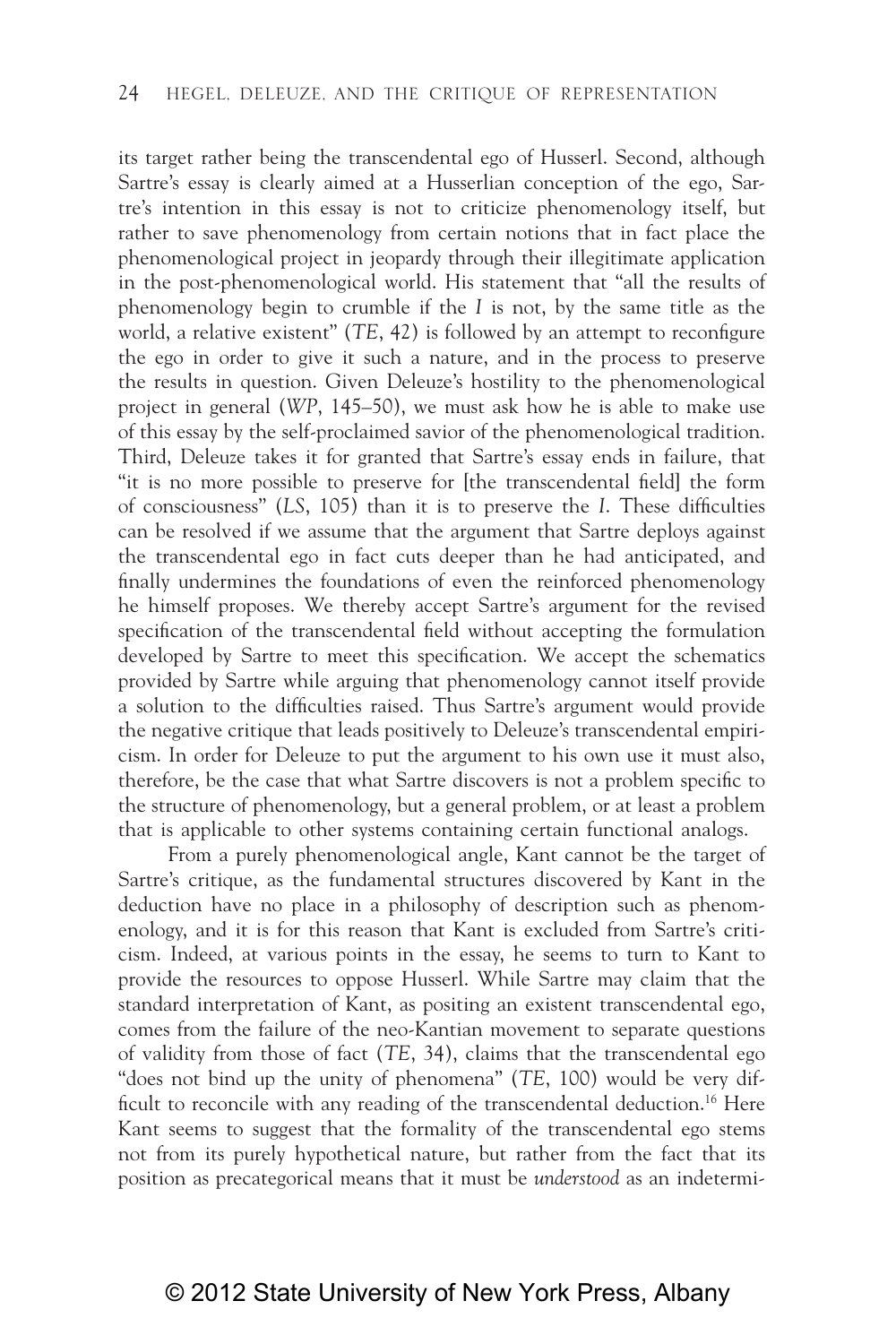nate existent. While the argument itself stands or falls regardless of these phenomenological considerations, and thus is equally applicable to Kant, I will discuss briefly the differences between the transcendental ego and transcendental apperception. The radicalized argument will therefore rely more upon Sartre's Bergsonian heritage than his phenomenological roots, as in fact it is probably Sartre's proximity to Bergson on many points that draws Deleuze to him.17

While Husserl on occasion labeled his philosophy a transcendental idealism, there are fundamental differences between the two philosophical positions that are pertinent to our inquiry. While both systems attempt to provide a description of the a priori laws of objects, the emphasis on the intentional character of consciousness within Husserlian phenomenology creates a radical divergence between the domains of what counts as thought within these two systems. For Kant, as we have seen, in the end, the search for the conditions for the possibility of experience leads to the identity of the conditions for the object and the conditions for knowledge of the object. The identity of these two conditions is guaranteed by the fact that it is the transcendental unity of apperception that allows the categories to condition the object such that the understanding can know it *as* an object. Thus, the rules governing consciousness necessarily also cover the objects for consciousness. From a transcendental perspective, what consciousness 'knows' is already within consciousness. Intentionality changes this situation, as intentionality is the property of being toward the world. As Ricoeur notes, the fundamental preoccupation of the *Critique* is with the epistemological question, "How are synthetic *a priori* propositions possible?"18 This means that Kant's emphasis is on the representation of objects, and in particular, the representation of objects given to us by already constituted sciences. Kant's main preoccupation is therefore with the validity of propositions given in advance of our enquiry, rather than with a genuine description of subjective life. Once intentionality is seen as one of the primary characteristics of consciousness, consciousness becomes essentially "consciousness of" the object, rather than the Kantian consciousness that deals with representations of objects. The focus instead on intentionality allows us to explore not simply our representation of the object, but also our mode of relation to it. "Knowledge, or pure 'representation,' is only one of the possible forms of my consciousness 'of' this tree; I can also love it, fear it, hate it, and this surpassing of consciousness by itself that is called 'intentionality' finds itself again in fear, hatred, and love."19 One of the central ideas of moving to this conception of consciousness is that if consciousness refers to an object outside of itself, then the question of how the elements are to be synthesized together into a representation within consciousness does not arise. "It is possible that those believing 'two and two make four' to be the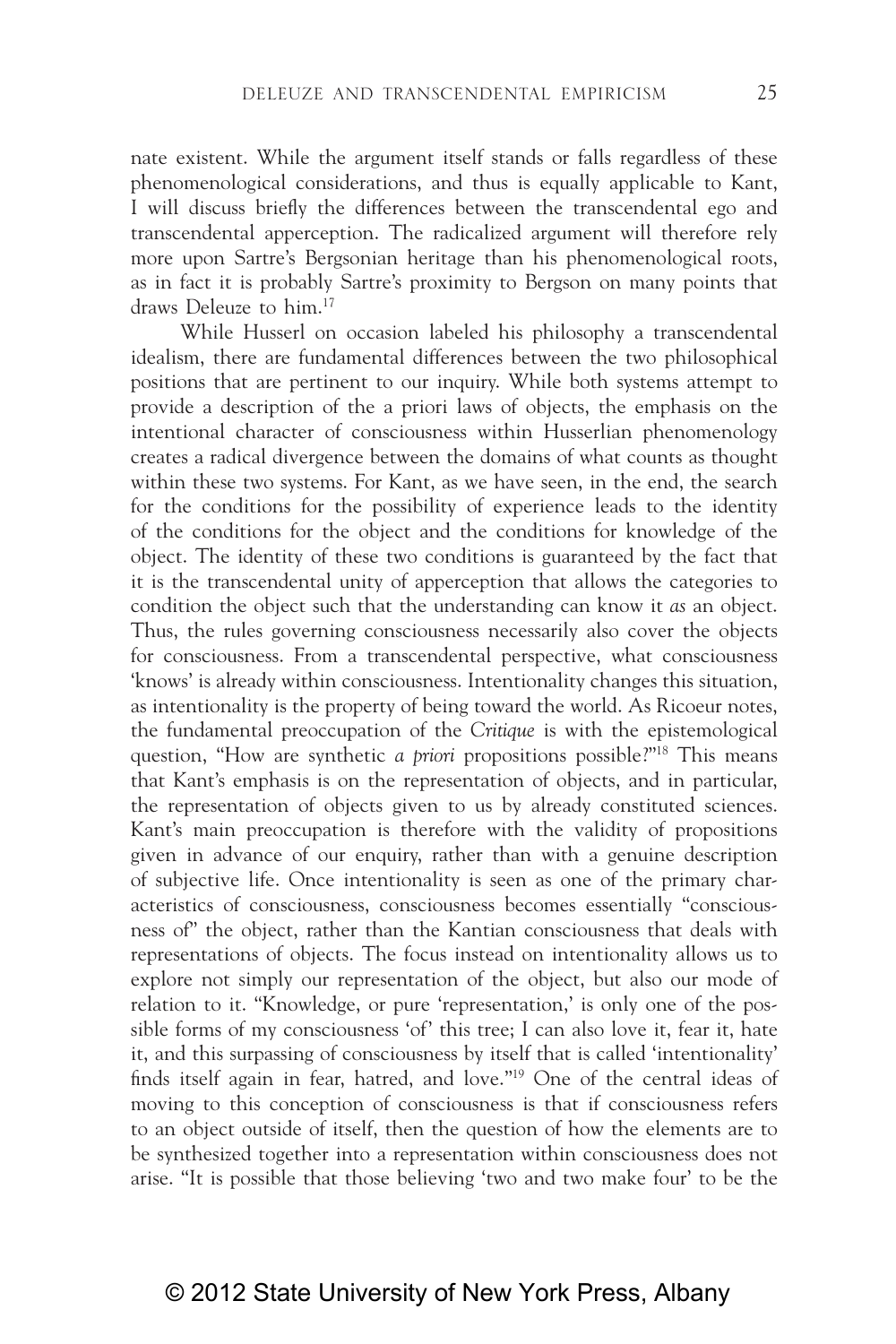*content* of my representation may be obliged to appeal to a transcendental and subjective principle of unification, which will then be the *I*" (*TE*, 38). On this conception of consciousness, it is therefore possible to study the object in its own right. The object stands transcendent to consciousness and is thereby governed by its own conditions, which are the subject matter of the phenomenological method.20 A further implication of this is that the methodology by which these phenomena are analyzed also requires alteration. Kantian philosophy proceeds by a critical method, using transcendental arguments to clarify the preconditions underlying a particular existent state (thus space is an a priori condition for experience in general because it is impossible to conceive of an object outside of a spatial milieu). As Husserlian phenomenology does not presuppose that the object is a function of the understanding, the transcendental analysis is replaced by a pure description, free from all assumptions, of the object. The setting aside of assumptions also includes the assumption of the existence or nonexistence of the object, thus allowing phenomenology to deal with all intentional objects, including phantasms and safeguarding its role as the foundation for the sciences, which can proceed to an analysis of the actual facts of the world once the structure of objects has been disclosed. The point at issue between Sartre and Husserl in this essay is whether a Husserlian phenomenology presupposes the presence of the transcendental ego for the same reasons that it is required within the Kantian system, namely, to create a point from which various consciousnesses can engage in various acts of apprehension yet still maintain a coherent unity. If this function is necessary, then phenomenology once again returns to the situation of an internal synthesis. If consciousness emanated from a transcendental ego, we would need to explain how it would be possible for such a consciousness to make contact with an object that is fundamentally transcendent to it. Husserl's solution to this seemingly intractable problem is to presuppose a medium that shares the properties of both consciousness and the object, which can thereby communicate between the object and the consciousness. Such a medium, or *hyle*, according to Sartre, undercuts the fundamental doctrine of phenomenology, "to the things themselves," as now consciousness is consciousness not of an object, but instead of the representation of the object through the *hyle*. Furthermore, in the work of Husserl, the *hyle* is a function of consciousness, returning us precisely to the theory of contained representations as put forward by Kant.

Despite this final convergence between Husserl and Kant, we must recognize a difference that results from the difference of methodology referred to earlier. Whereas Kant's critical philosophy raises the question of the transcendental ego as a question of validity, for Husserl, this is a question of fact. The Kantian transcendental ego is a critical precondition for the possibility of knowledge of objects. It is not as such actually given to empiri-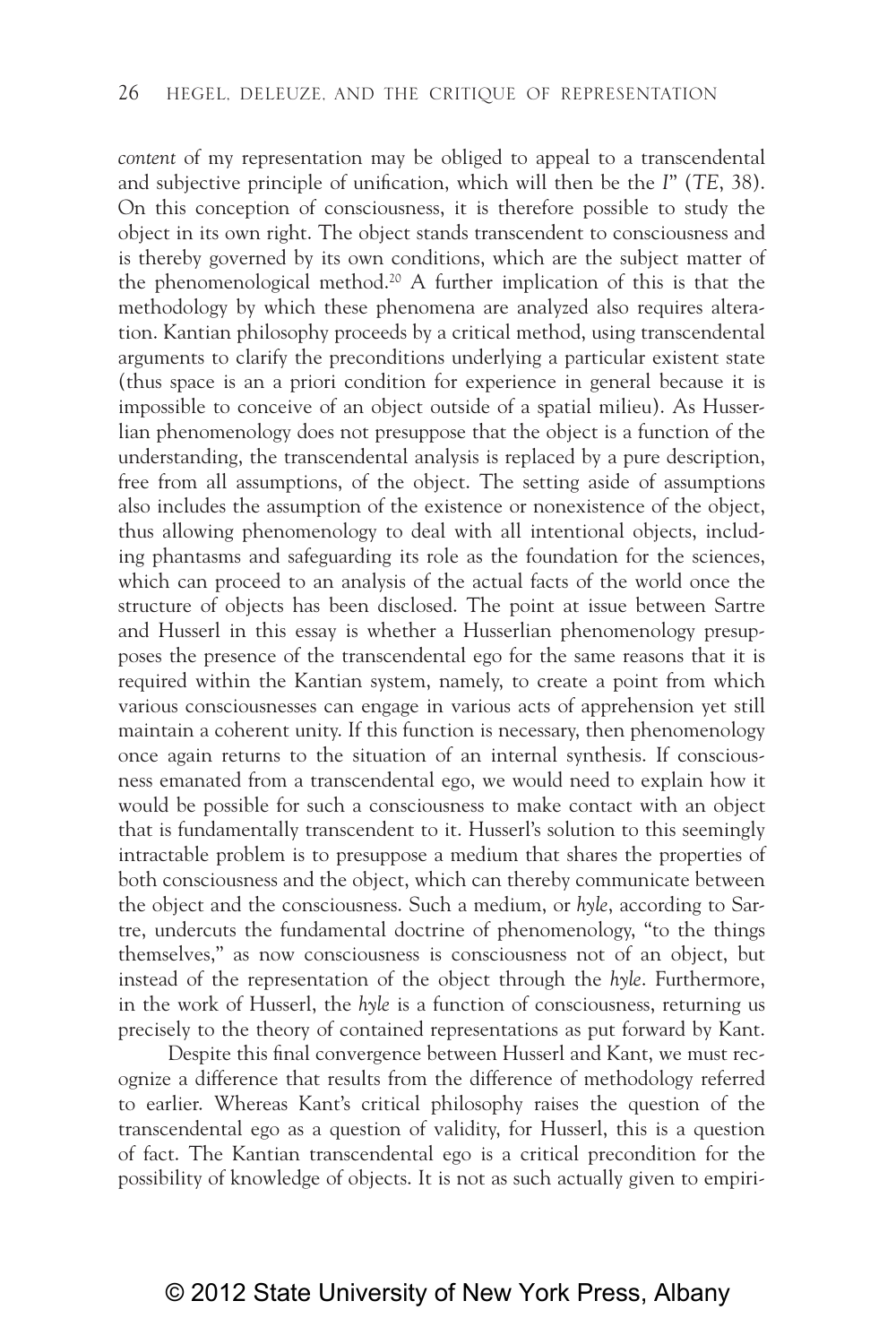cal consciousness. For Husserl, the project of philosophy is fundamentally descriptive, however, and as such, the notion of a transcendental ego as presupposed, but not actually present to empirical consciousness, would be invalid and would necessarily fall before the *epoché* that suspends all such theoretical considerations. The difficulty is that it seems possible on the face of it that empirical consciousness could exist without an *I* while still requiring the transcendental field to be organized by a transcendental ego. Sartre seems to support something like this position at various points within the essay.21 We should bear in mind that for Sartre, the status of the transcendental ego within critical philosophy is to a large degree made irrelevant by considerations that phenomenology brings to bear that seem to rule out the possibility of the Kantian system *tout court*. For our purposes, there is no need to determine an answer to the question of Sartre's intended target. Given that we are concerned with the logical structure of the argument, and not its specific relation to phenomenology, the use Sartre makes of it is of minor importance. The distinction between the empirical and the transcendental must still be borne in mind, however, in order to test the applicability of the argument to a more generally Kantian framework.

Despite the emphasis on phenomenology in Sartre's paper, his argument still begins with a reference to the transcendental deduction. Kant's statement that "the I think must *be able* to accompany all my representations" (*CPR*, B131–32) raises the question of whether the *I think* actually does accompany all of our representations, or on the contrary, whether in fact many of our representations occur without the presence of an *I*. This in turn raises two further questions. First, does the movement from a representation not being accompanied by an *I* to being accompanied by an *I* lead to a change in the structure of that representation? And second, while the *I* must be able to accompany our representations, is this because the *I* makes possible the unity of our representations, or rather is it the case that our representations are structured in such a way that it is always possible to prefix an *I think* to them? (*TE*, 34). The structure of Sartre's argument follows these three questions, with his answer to the first attacking the necessity of the transcendental ego, the second presenting an alternative theory of the unification of consciousness, and the third showing the impossibility of a transcendental ego. It is important to note that Sartre is here not attacking what is one of the fundamental premises of the transcendental deduction, but rather seeking a reinterpretation of the significance of this axiom. In this sense, he fully recognizes that for Kant, it is possible for the *I* to be lacking from empirical consciousness. It is for this reason that Sartre is happy to accept Kant's claim that the premise only requires a formal unity to find its fulfillment. For Kant, this analytic unity will in fact turn out to be grounded in a synthetic unity, which is the ground for the representations themselves.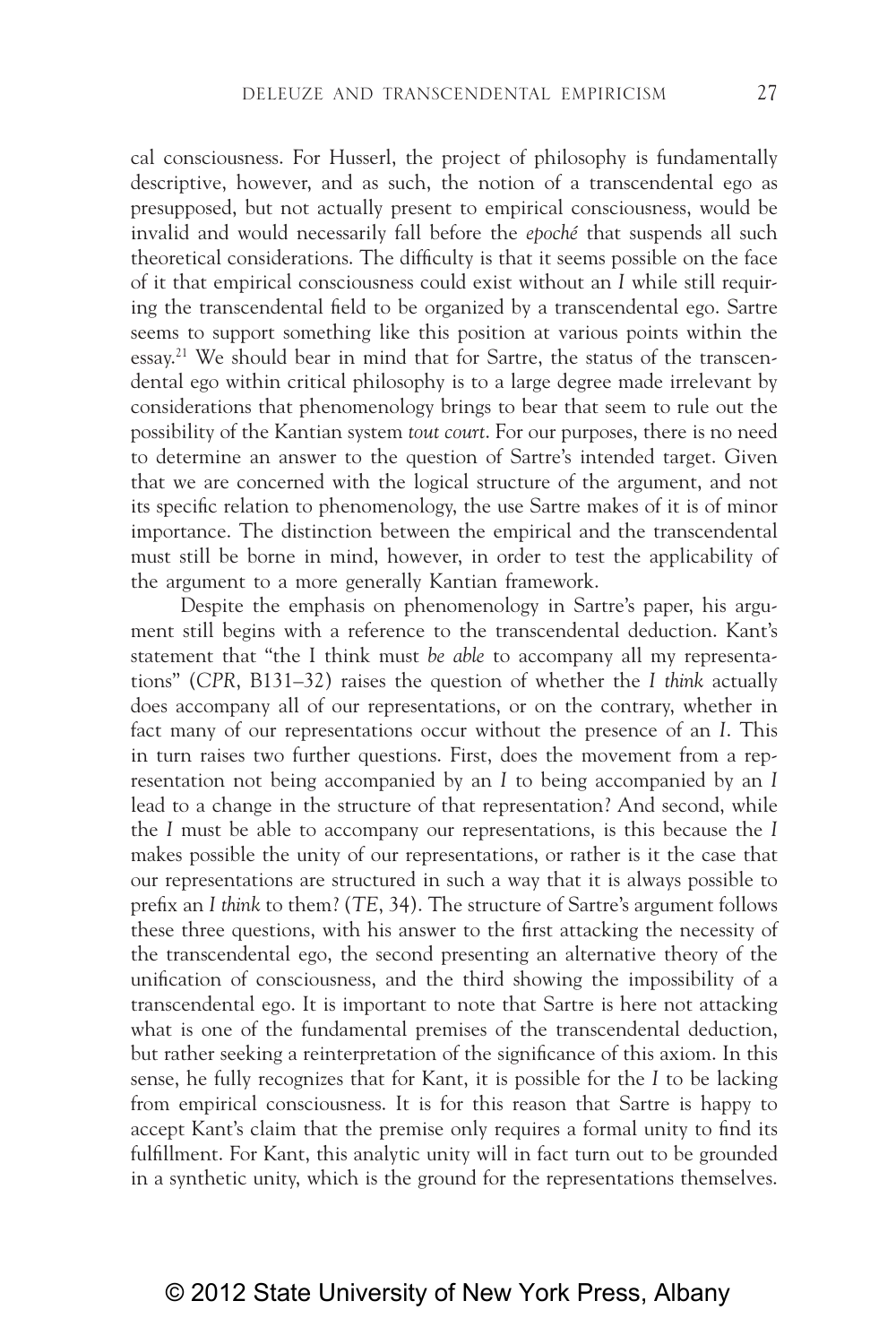What Sartre is instead considering is the possibility that the unity of our representations is not caused by the transcendental ego, but that, if this unity can be grounded by some other means, this does not exclude the possibility of the 'I think' accompanying all of our representations. In fact, it would make it possible, as it would form the set of representations to which the 'I think' is applied. While on a logical level, showing that the transcendental unity of apperception is not necessarily responsible for the unity of representations may not be too problematic, the difficulties emerge through the multiple roles that it plays throughout the Kantian system. As well as unifying consciousness, the transcendental ego also allows consciousness to separate itself from our representations and provides the feeling of spontaneity that characterizes the rational subject. Sartre must also attempt to explain why the idea of a subject cannot be legitimately held, given that it has previously been characterized as a self-evident truth. First then, we shall look at Sartre's account of the unity of consciousness.

Within phenomenology, there is a distinction between consciousness and the transcendental ego that, for Sartre, is vital. As we have said, consciousness is always consciousness *of* an object and thus is a relation to a particular object, as well as a particular mode of thinking of this object. An individual will naturally be conscious of a variety of different objects, states of affairs, and events, which raises an important problem for the Husserlian phenomenologist, namely, how these fragmentary experiences in disparate locations and at disparate times can be attributed to the same individual. This problem is compounded by the fact that the intentional acts of consciousness are intended to purely illuminate the essence of the object under consideration. This is after all the fundamental aim of phenomenology in grounding the sciences—the revelation of the pure essences of its objects of inquiry. The implication of this purity is, however, also the exchangeability of acts of consciousness, such that any idea of the individual itself dissolves. There is no way of differentiating one individual from another on the basis of consciousness, as its import comes from the object, which is public. The transcendental ego is introduced for these two reasons, since if we posit a structure from which acts of consciousness emanate, we can both guarantee the unity of these acts, since continuity is provided from their common source, and also account for personality, since these acts, though individually replaceable, form a coherent whole nonetheless within the transcendental ego.

Thus, the role of the transcendental ego, as unifying consciousness, plays the same role as the transcendental unity of apperception within the Kantian system. The primary difference is that the transcendental ego for Husserl must be accepted as a factual existent, whereas for Kant, it is instead a necessary posit, a formal unity. Sartre rejects these two reasons for the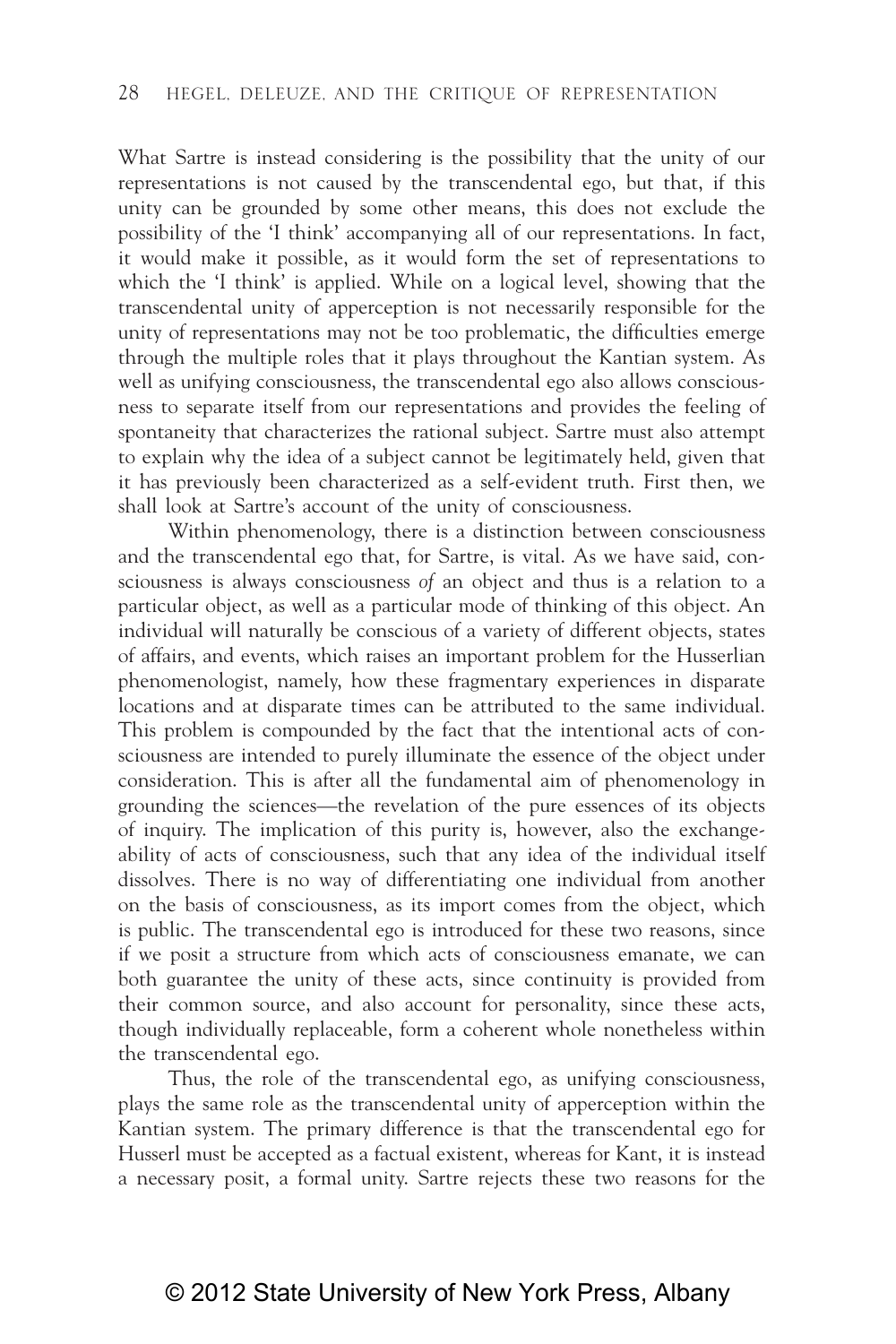transcendental ego on the grounds that both can be supplied by consciousness itself and that neither, therefore, provides a necessary reason for its existence. Individuality is first guaranteed to consciousness by Sartre through his recognition that consciousness exists much like a Spinozistic substance. That is, because consciousnesses share nothing, interaction is impossible. There is no danger therefore of a confusion between consciousnesses as each is both unlimited and necessarily separated from all others.

We can answer the question of the unity of consciousness by pointing to the unity of the object, which does not itself require a subject to make its unity possible. Here is what is for Sartre a fundamental tenet of phenomenology but what will for Deleuze be transposed into an empirical thesis about duration derived from Bergson. For Sartre then, the claim will be that Kant has misconstrued a fundamental phenomenological fact, namely, the durational experience of time, and so has derived conditions for the possibility of experience that do not relate to actual empirical experience. Sartre observes the fact that time appears to us not as a series of instants, but rather primarily as a continuum, through which the past and present are not separated from one another, but rather are undifferentiated. Consciousness "unifies itself by escaping from itself" (*TE*, 38). That is, the unity comes from the order present in the object that is transcendent to consciousness. Thus the roll of a die unifies consciousness through the necessary relations between its faces as it progressively gives itself to consciousness. "The object is transcendent to the consciousnesses which grasp it, and it is in the object that the unity of the consciousnesses is found" (*TE*, 38). Sartre's central point is that once consciousness is seen as intending toward an object, rather than just synthesizing representations, the object itself can take on the role of providing identity for the subject. The flux of consciousness itself also participates in this unity through the retention of previous experiences. "It is consciousness which unifies itself, concretely, by a play of 'transversal' intentionalities which are concrete and real retentions of past consciousnesses" (TE, 39).<sup>22</sup> The ego is not needed to unify consciousness as consciousnesses themselves traverse one another in such a way as to provide a decentered unity. Rather than emanating from a central point, they are interwoven in such a way as to make this central spoke redundant. Sartre further argues that rather than unifying the phenomenal world, transcendental consciousness would instead lead to its fragmentation, as the transcendental functions slice through the temporally unified field. Such a function would in fact destroy the unity, rather than being its precondition.

The transcendental subject is further necessary on the Kantian account in order to provide a distance between the subject and the world. For Kant, regardless of whether the subject synthesizes the world or merely recognizes